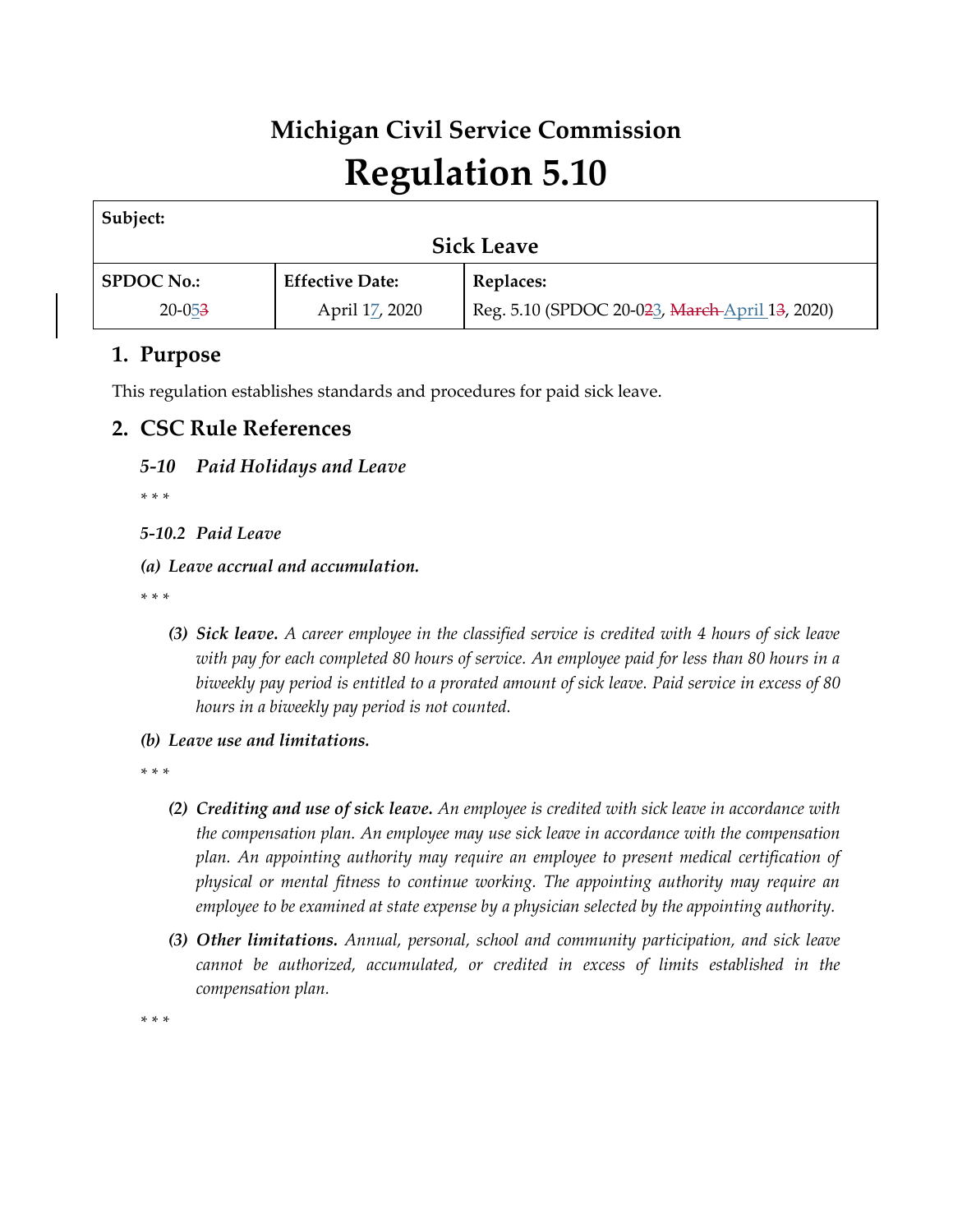## **3. Standards**

- **A. Crediting and Accumulation.** Every career employee is credited with 4 hours of sick leave for each 80 hours of service completed.
	- 1. Paid service above 80 hours in a biweekly work period is not counted.
	- 2. If paid service is below 80 hours in a biweekly work period, leave credits are prorated based on hours in pay status for that pay period.
	- 3. Temporary layoff and Plan A time is included in computing service hours for sick leave credits, under rule 2-4.4.
	- 4. Sick leave is credited after the biweekly work period when it is earned.
	- 5. Sick leave is accumulated during the employee's period of classified service.

#### **B. Use.**

- 1. Any sick leave use must have the appointing authority's approval.
- 2. Sick leave is available only in biweekly periods after it is earned. Sick leave cannot be credited or used in anticipation of future accruals. Absent applicable accrued leave, compensation reduction for lost time is made for the work period when an absence occurred. The employee may elect to not use annual leave to cover such absence.
- 3. The employee must certify all sick leave use by such evidence as the appointing authority requires. Falsifying such evidence is cause for dismissal.
- 4. Sick leave may be used by an employee for the following:
	- a. Personal illness, injury, serious health condition, temporary disability, exposure to a contagious disease endangering others, or illness or injury in the immediate family necessitating absence from work. Immediate family is defined as the employee's spouse, children, grandchildren, parents, foster parents, parents-inlaw, siblings, and any persons whose financial or physical care is the employee's principal responsibility.
	- b. Appointments with a doctor, dentist, or other recognized practitioner to the extent required to complete such appointments when appointments cannot be arranged during non-duty hours.
	- c. Death or attendance at the funeral of a relative or person whose financial or physical care is the employee's principal responsibility.
	- d. Work incapacitating injury or illness for which an employee may be eligible for disability benefit under the Michigan Workers' Compensation Act, to supplement the employee's disability benefit to the employee's regular wage.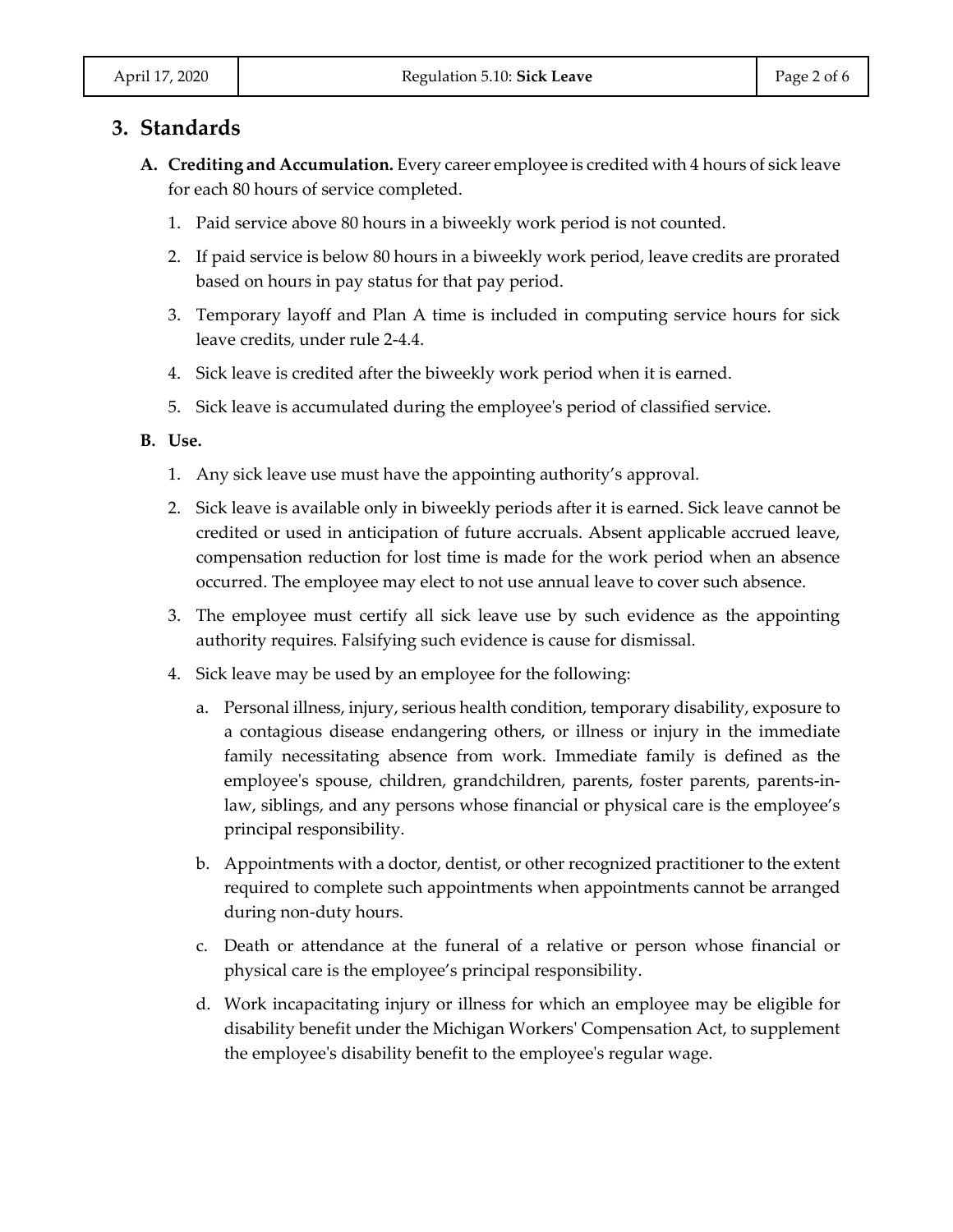| April 17, 2020 |
|----------------|
|----------------|

- e. Through December 31, 2020, absences needed to care for the employee's child whose school or place of care has been closed by order of the governor during the current COVID-19 declaration of emergency.
- f. Through December 31, 2020, absences where a state or local public-health official or healthcare provider has determined that isolation of the employee or the employee's immediate family member for whom the employee's provision of care is required to not jeopardize the public health during a declared public-health emergency based on specific exposure to COVID-19.

#### **C. Emergency Paid Sick Leave.**

- 1. **Amount.** An employee receives the following amounts of emergency paid sick leave:
	- a. A full-time employee receives 80 hours of emergency paid sick leave on April 1, 2020, or on the date of appointment if appointed between April 1, 2020, and December 31, 2020.
	- b. A less-than full-time employee with a set schedule each pay period receives hours of emergency paid sick leave equal to the number of hours the employee is scheduled to work in a pay period.
	- c. A less-than full-time employee whose schedule varies each pay period receives a number of hours of emergency paid sick leave equal to the average number of hours worked scheduled to work, including any time on approved leave, in each of the last  $\frac{e^{i\theta}}{2}$  full pay periods ending immediately before the pay period in which the employee first takes emergency paid sick leave or, if the current employment period is less than  $\frac{13}{13}$  pay periods, the average number of hours worked scheduled to work, including any time on approved leave, in each pay period in the current employment period.
	- A less than full-time employee appointed between April 1, 2020, and December 31, 2020, receives a number of hours of emergency paid sick leave equal to the number of hours initially reasonably expected to work per pay period.
- 2. **Exemption.** Notwithstanding § 3.C.1, emergency paid sick leave is not available to otherwise eligible employees who are healthcare providers or emergency responders, if exempted from eligibility by the appointing authority, consistent with federal law.
- 3. **Use.** Emergency paid sick leave may be used if the employee is unable to perform available work either at the employee's work station or by telework because the employee is:
	- a. Subject to a federal, state, or local quarantine or isolation order related to COVID-19. (A requirement to suspend activities, such as Executive Order 2020-21, is not a quarantine or isolation order under this section.)
	- b. Advised by a healthcare provider to self-quarantine due to concerns related to COVID-19.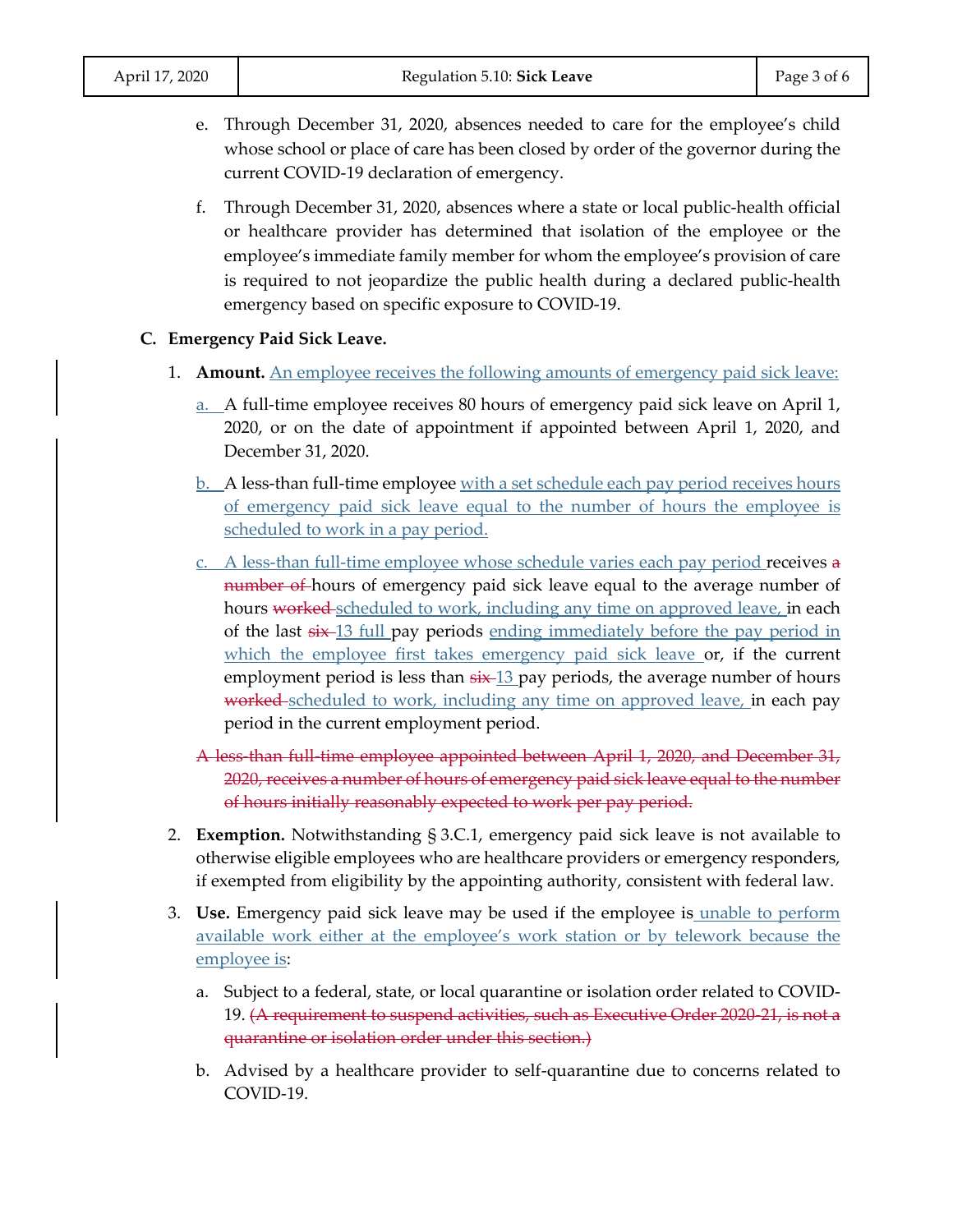- c. Experiencing symptoms of COVID-19 and taking affirmative steps to obtainseeking a medical diagnosis.
- d. Caring for an immediate family member, cohabitant, or other individual with whom the employee has a similarly close personal relationship who is individual subject to an order as described in § 3.C.3.a or advised as described in § 3.C.3.b.
- e. Caring for the employee's minor child whose school or place of care or childcare provider is closed or unavailable, due to COVID-19 precautions, and no other suitable person is available to care for the child.
- f. Experiencing any other substantially similar condition specified by the Secretary of Health and Human Services.
- 4. **Notice.** After using the first day of emergency paid sick leave, an employee must provide reasonable notice of the need to use as a condition to use additional emergency paid sick leave, including the dates for which leave is requested and the qualifying reason for the leave.
- 5. **Pay.** An employee is paid as follows when using emergency paid sick leave:
	- a. For leave under §§ 3.C.3.a, b, or c, employees receive their regular pay, up to \$511 per day and \$5,110 total.
	- b. For leave under §§ 3.C.3.d, e, or f, employees receive 2/3 of their regular pay, up to \$200 per day and \$2,000 total.
- 6. **Sequencing.** If otherwise qualifying, an employee may, but cannot be required to, use other accurued paid leave instead of emergency paid sick leave.
- 7. **Expiration.** Any emergency paid sick leave under § 3.C expires and cannot be used after December 31, 2020.

#### **D. Transfer of Leave.**

- 1. Employees who move to another state agency and remain in the classified service are credited with all unused sick leave and emergency paid sick leave by receiving agencies.
- 2. Employees moving between classified and executive branch unclassified positions transfer all accrued sick leave and remaining emergency paid sick leave.

#### **E. Separations.**

- 1. **Employees continuously employed since before October 1, 1980.**
	- a. An employee separating from the classified service because of death, retirement, or vested retirement under a state retirement act is paid for 50 percent of unused sick leave as of the effective date of separation. In case of death, payment is made to the beneficiary or estate.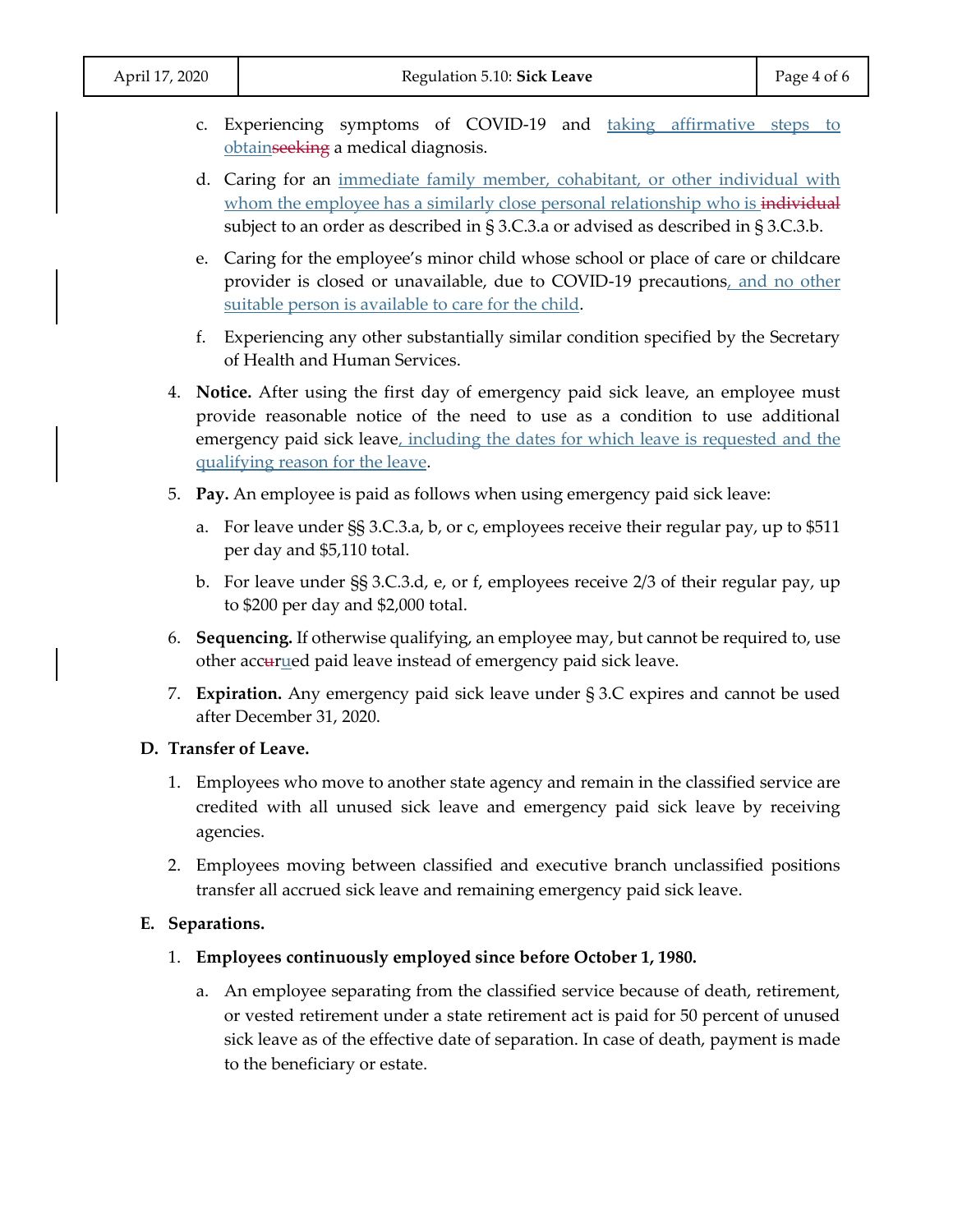b. An employee separating from the classified service for any other reason is paid for the percentage of unused sick leave indicated below:

| Sick Leave Balance (hours) | Percentage Paid |
|----------------------------|-----------------|
| < 104                      |                 |
| 104-208                    | 10              |
| 209-416                    | 20              |
| 417-624                    | 30              |
| 625-832                    | 40              |
| >832                       | 50              |

- c. Payment is made at the employee's last rate of pay by the agency from which the employee separates.
- d. Employees who receive payoffs are not entitled to buy back or have unpaid balances restored if returning to classified employment.
- e. There is no payoff at separation for emergency paid sick leave.
- 2. **Employees not continuously employed since before October 1, 1980.**
	- a. Employees separating from the classified service for any reason are not entitled to payoff of sick leave balances.
	- b. Employees reinstated or rehired to a career position within three years of separation have previous sick leave balances restored.

#### **F. Recall.**

- 1. Sick leave and emergency paid sick leave balances are credited to a laid-off employee upon return to employment in the state classified service before the expiration of recall rights.
- 2. Employees hired before October 1, 1980, who are not recalled to employment from layoff are entitled to payoff of unused balances at their last rate of pay, as indicated in the table above.

#### **G. Leave of Absence.**

- 1. Sick leave and emergency paid sick leave balances are not liquidated or paid off at the start of any leave of absence.
- 2. If an employee separates directly from a leave of absence, liquidation or payoff is in the same manner as a laid-off employee who does not return.